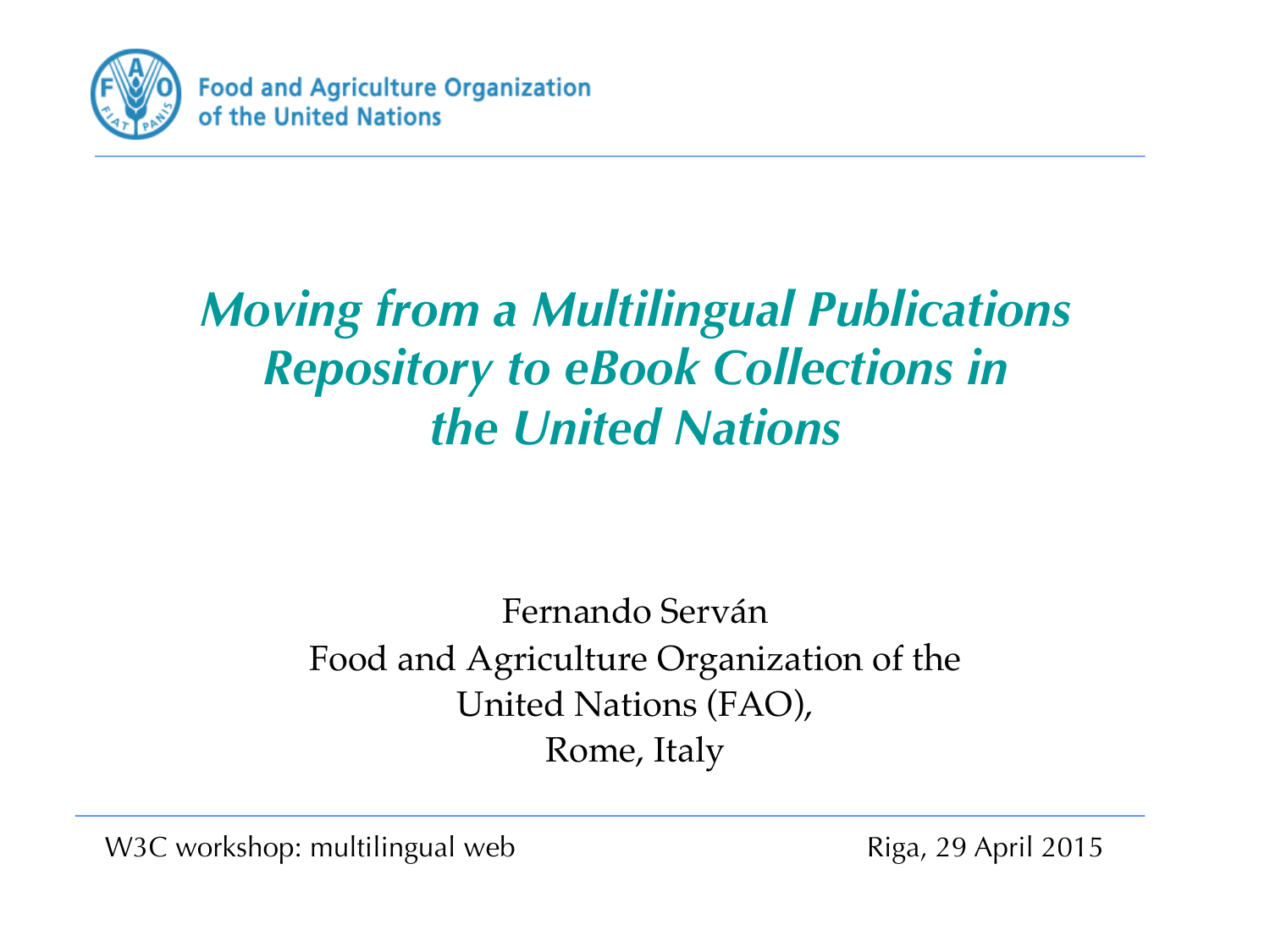

## **About FAO**

- International organization with 194 member countries - Global mandate on agriculture, food standards, animal diseases, genetic resources, forestry, fisheries. - 5 regional offices, 11 sub-regional offices, 82 country offices. - Languages: English, French, Spanish, Arabic, Chinese, Russian.

- website visits: 5.5 million per month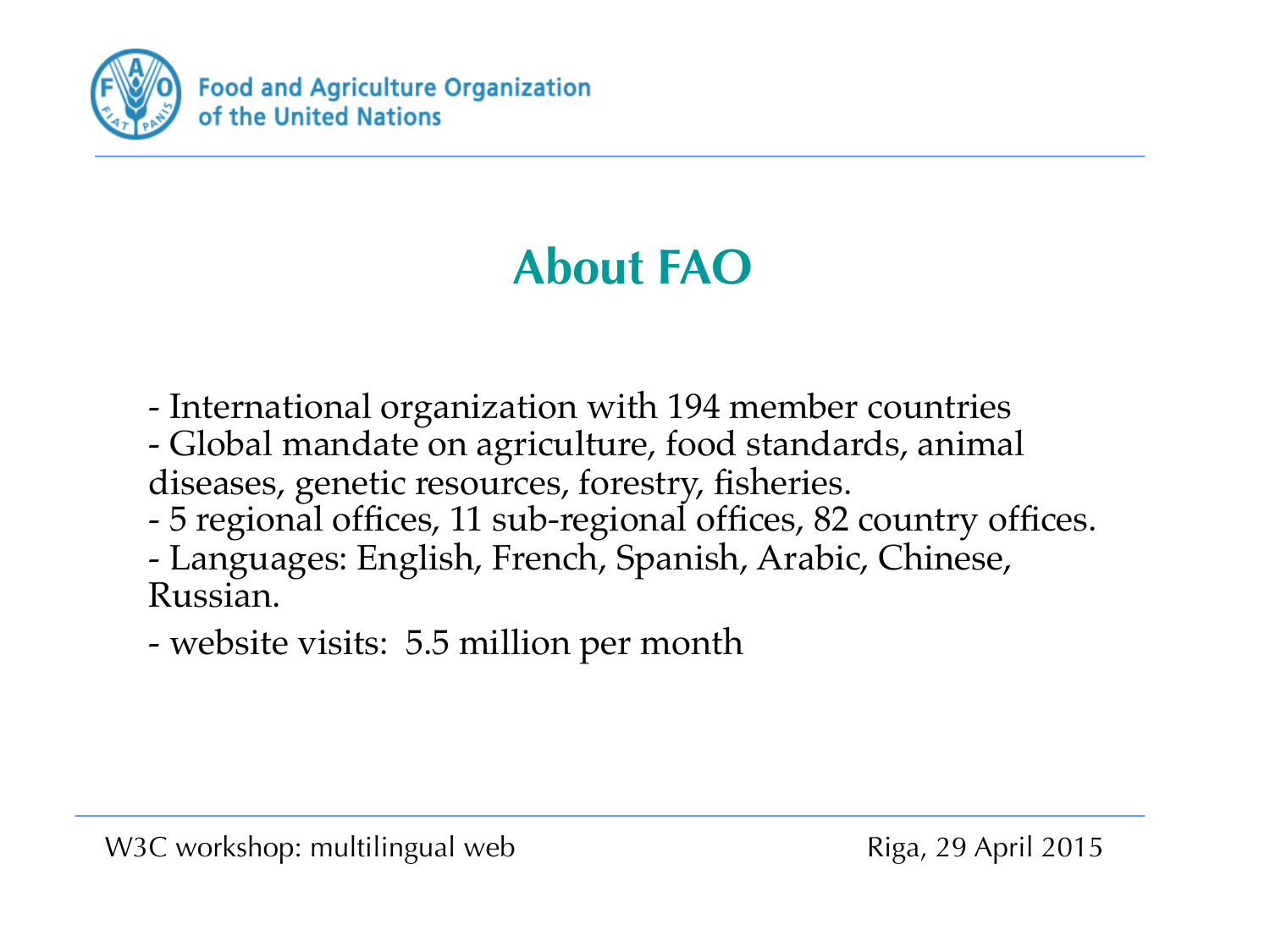



such significant results in terms of productivity increase"says Rabobank



Global Soil Week (GSW) is taking place in Berlin from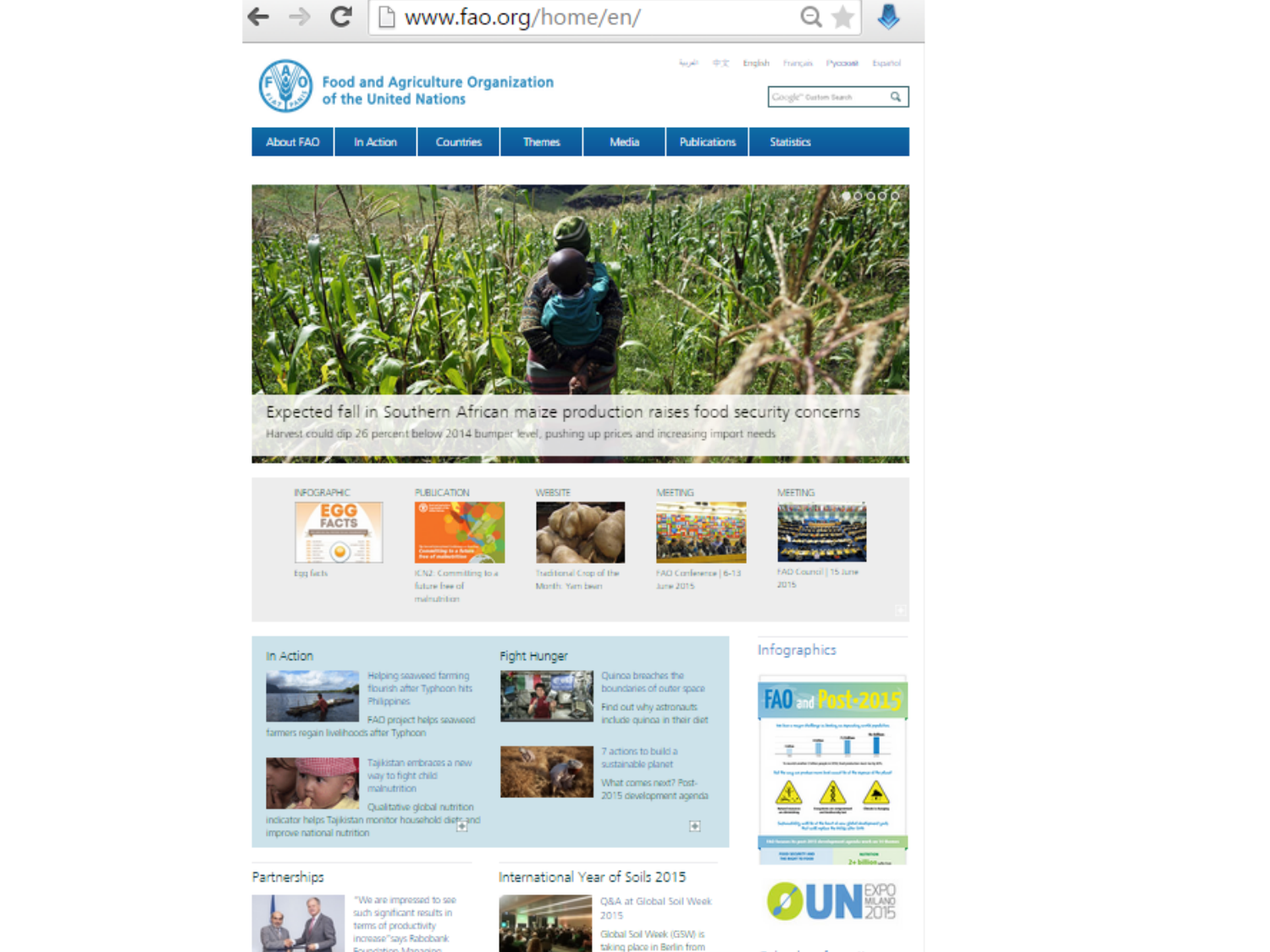

### **FAO Documents Repository (FDR)**

- about 12 000 online publications (PDF/HTML)
- downloads: > 7 M per month (5.5 M visits for FAO.org) Production:
- 450 English originals per year
- 150 in French, same for Spanish
- 30 in Arabic, same in Russian
- eBooks (mobi/EPUB):
- -About 25 per year
- -> 10 000 downloads (per year….)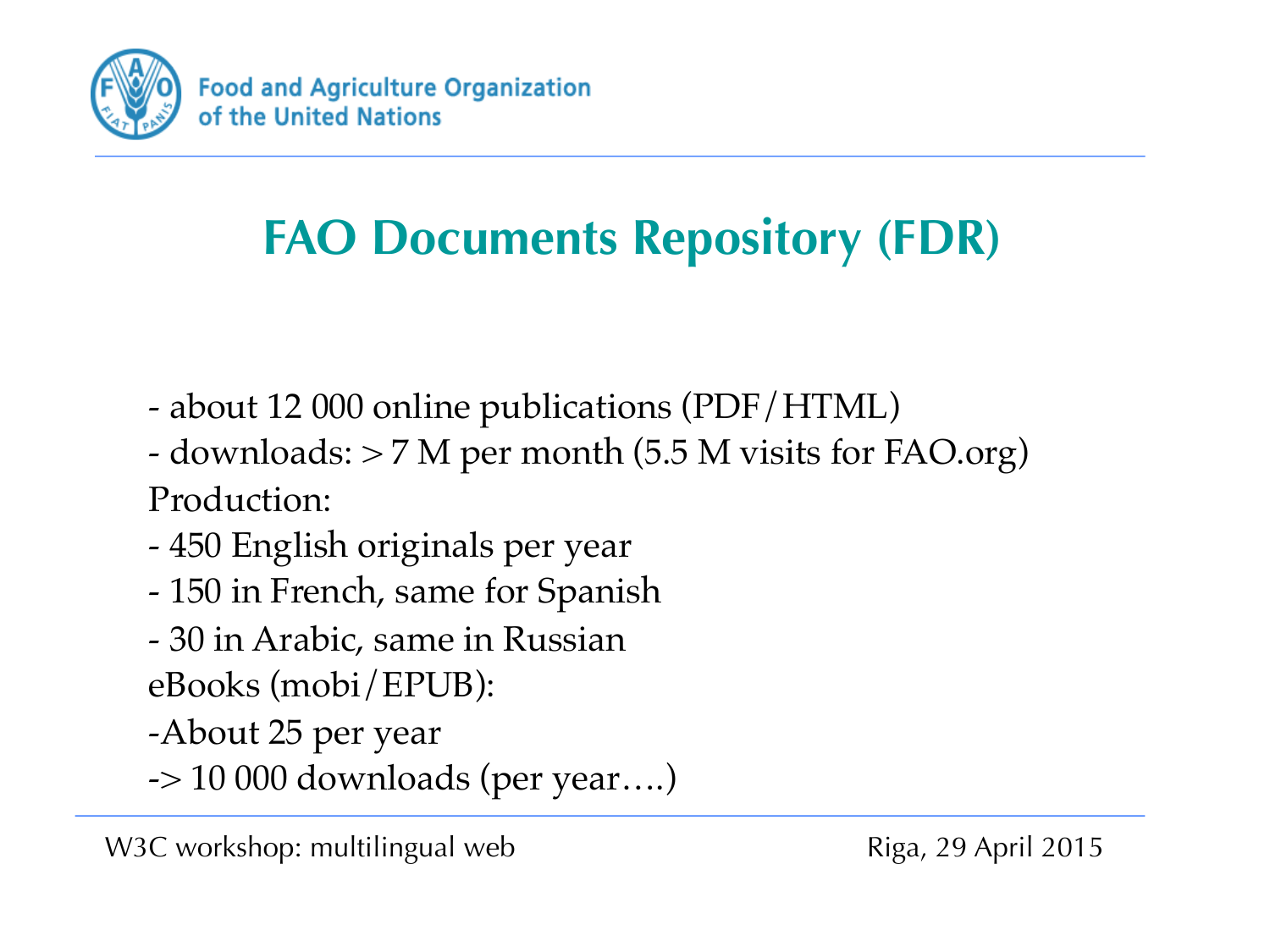

# **Characteristics FDR**

- Centralized distribution (web):
- One standard format (PDF) :
- Fixed layout (1or 2 cols) :
- Fonts embedded :
- Metadata external to resource :

All very familiar…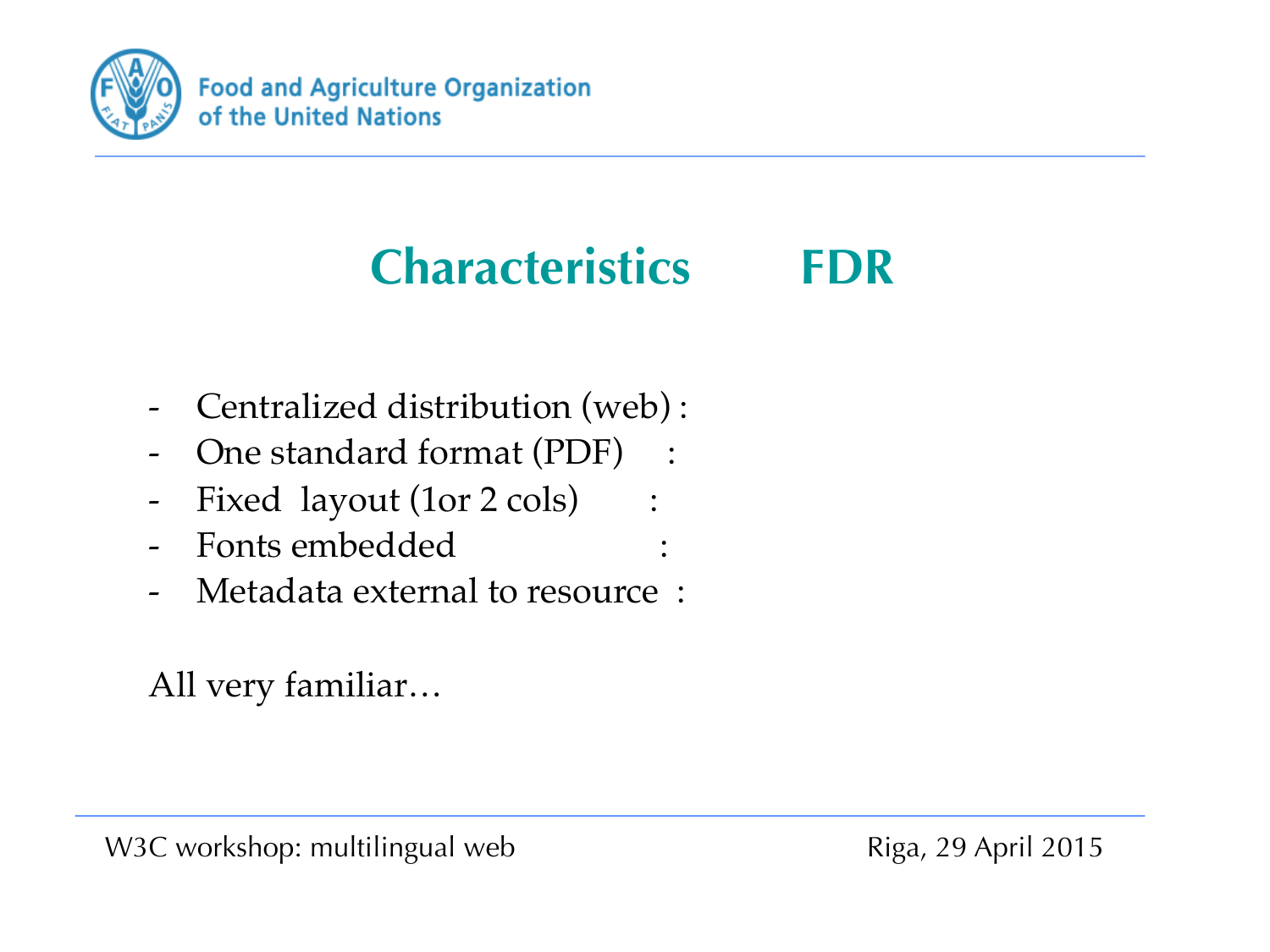

## **Characteristics eBooks**

- Centralized distribution (web) $\rightarrow$  Multiple distribution channels
- One standard format (PDF)  $\rightarrow$  mobi, EPUB2, EPUB3
- Fixed layout (1or 2 cols)  $\rightarrow$  fluid format (HTML+CSS)
- Fonts embedded  $\rightarrow$  "obfuscation"
- 
- 
- Metadata external to resource  $\rightarrow$  DC in EPUB file

All still very familiar… but …..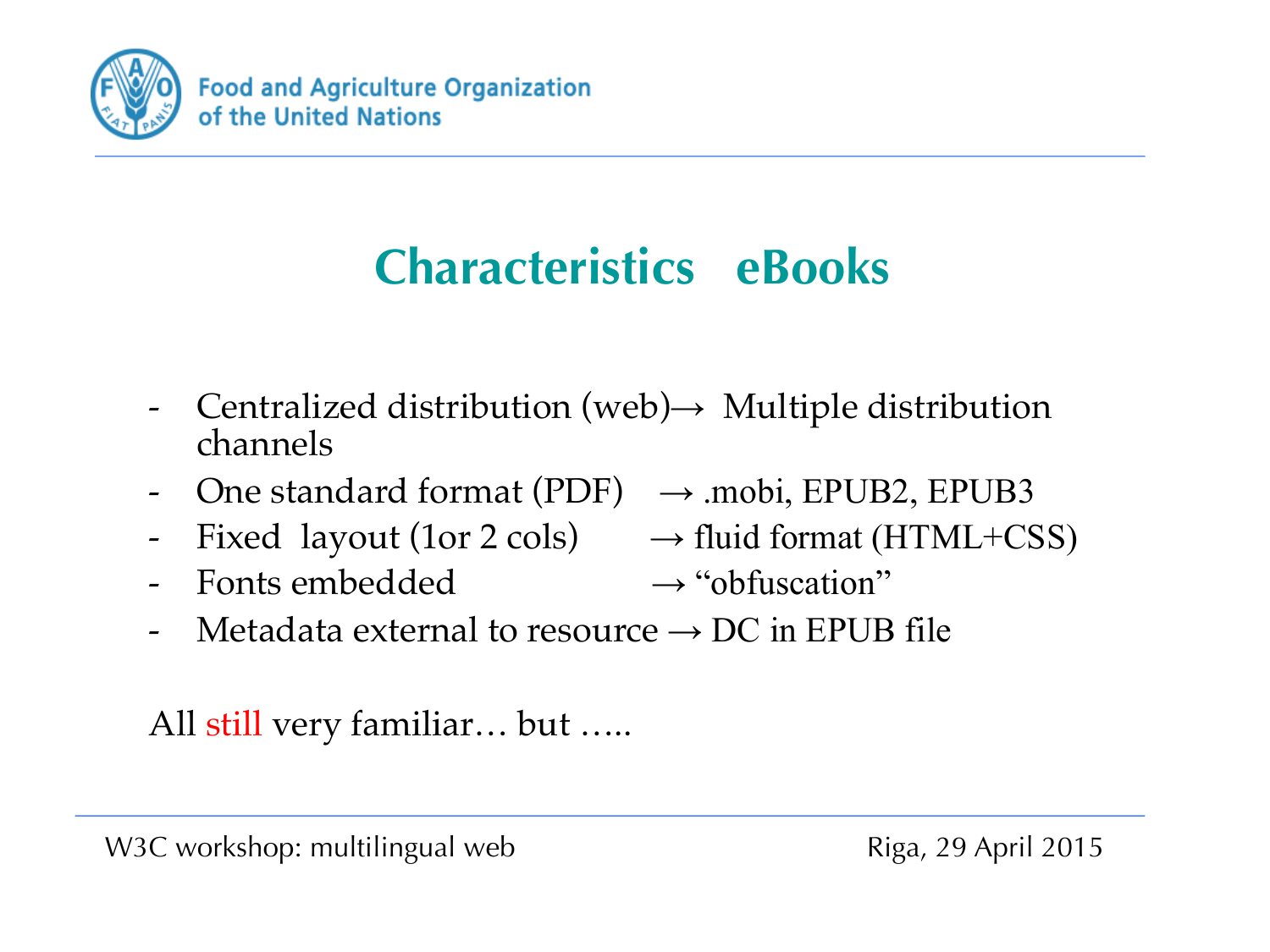

## **Issues found**

#### At 2 levels:

#### Distribution channels

Each channel, eBook seller or distributor has its own requirements. Files need to be uploaded (validated) into other sites. File size.

#### Formatting

Validation of EPUB may vary according to the distributor (one with proprietary format). Issues with <table>, META, CSS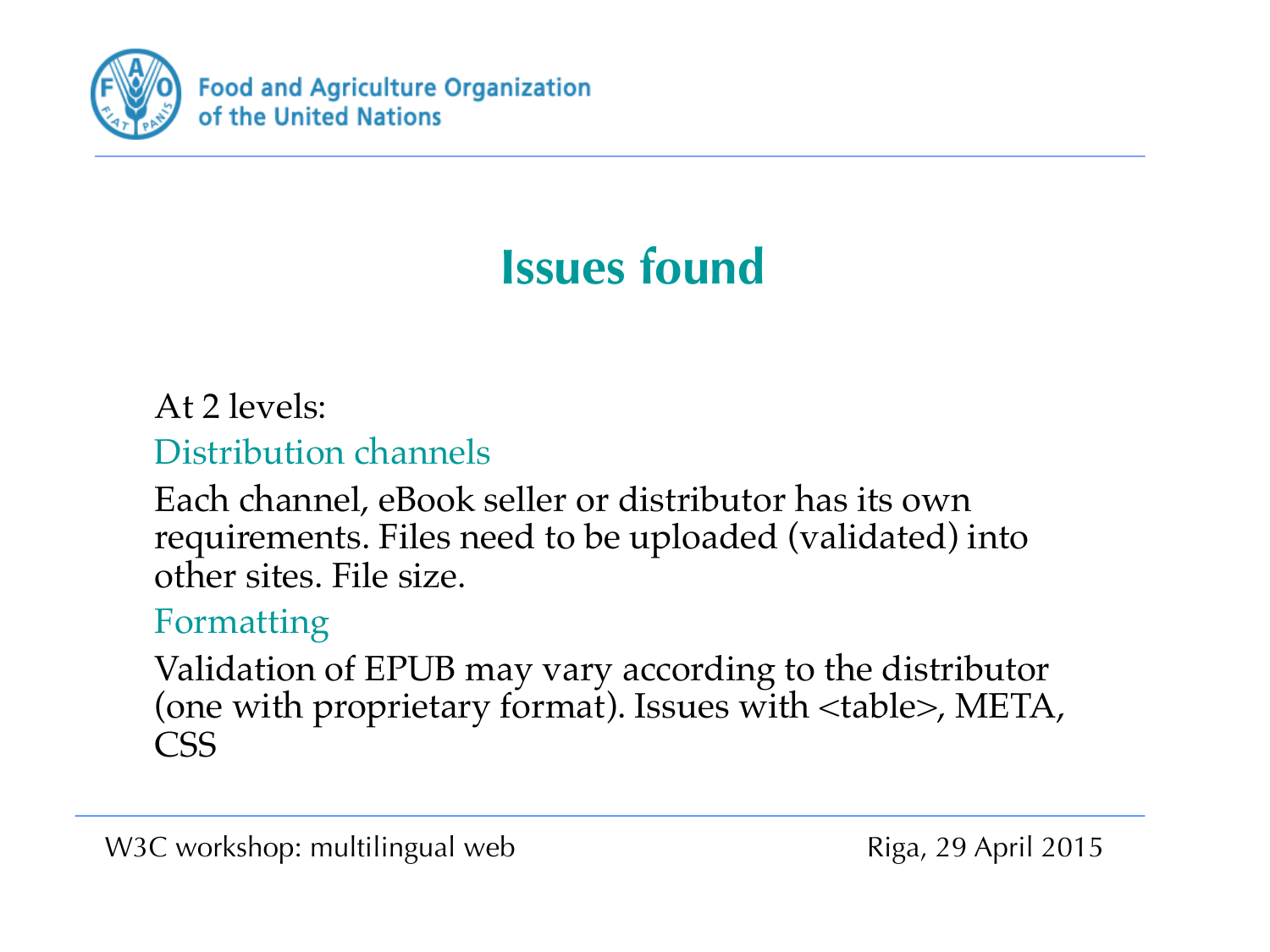

**Food and Agriculture Organization** of the United Nations

### **Languages supported by KDP-Amazon**

- Afrikaans
- Alsatian
- Basque
- Bokmål Norwegian
- Breton
- Catalan
- Cornish
- Corsican
- Danish
- Dutch/Flemish
- Eastern Frisian
- $\cdot$  English
- $\cdot$  Finnish
- $\cdot$  French
- Frisian
- $\cdot$  Galician
- $\cdot$  German
- Icelandic
- $\cdot$  Irish
- Italian
- Japanese
- Luxembourgish
- $\cdot$  Manx
- Northern Frisian
- Norwegian
- Nynorsk Norwegian
- Portuguese
- Provençal
- $\cdot$  Romansh
- $\cdot$  Scots
- Scottish Gaelic
- Spanish
- Swedish
- Welsh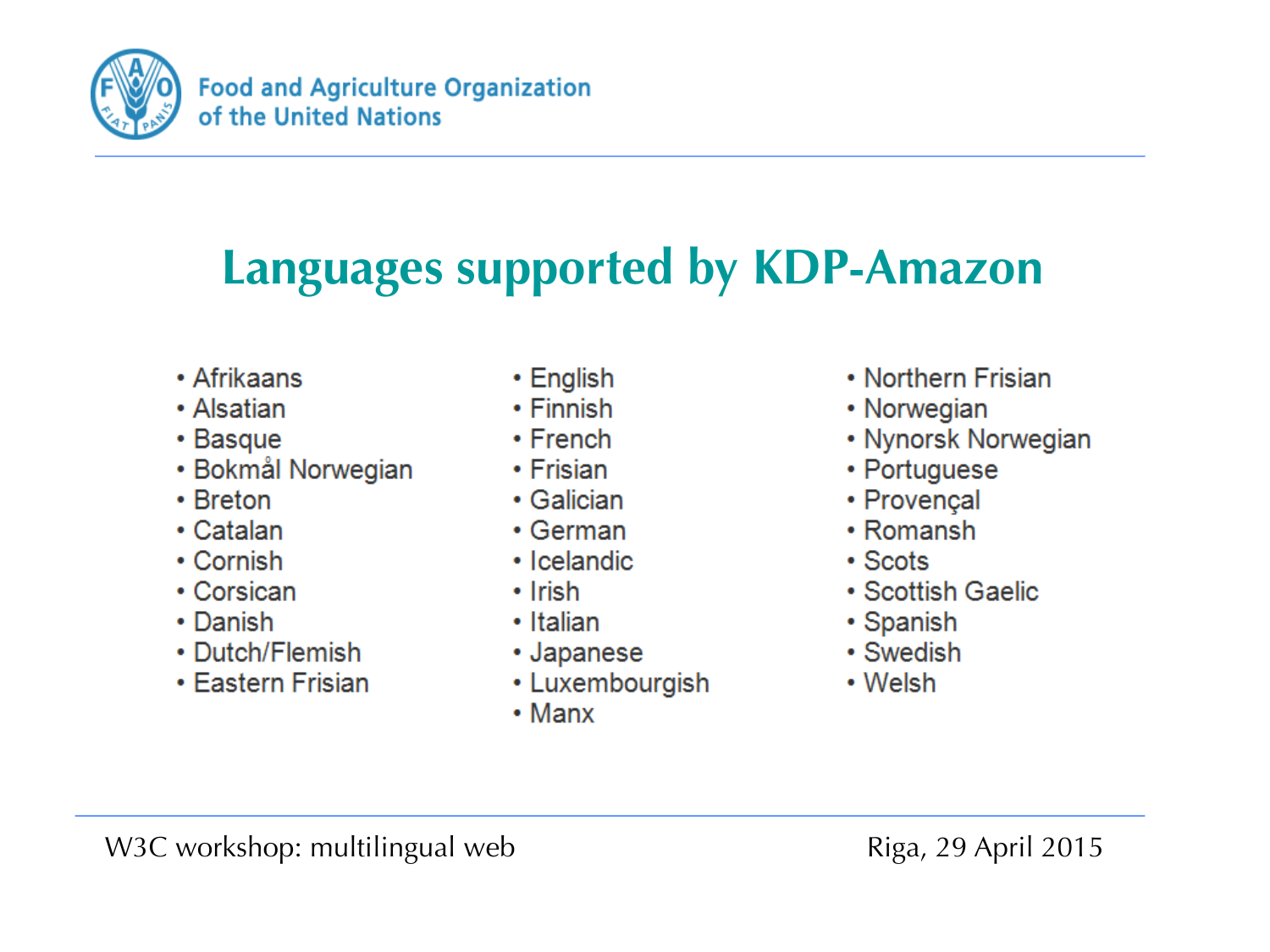

- since we are using post conversion (PDF -> EPUB), guides on how to prevent major issues.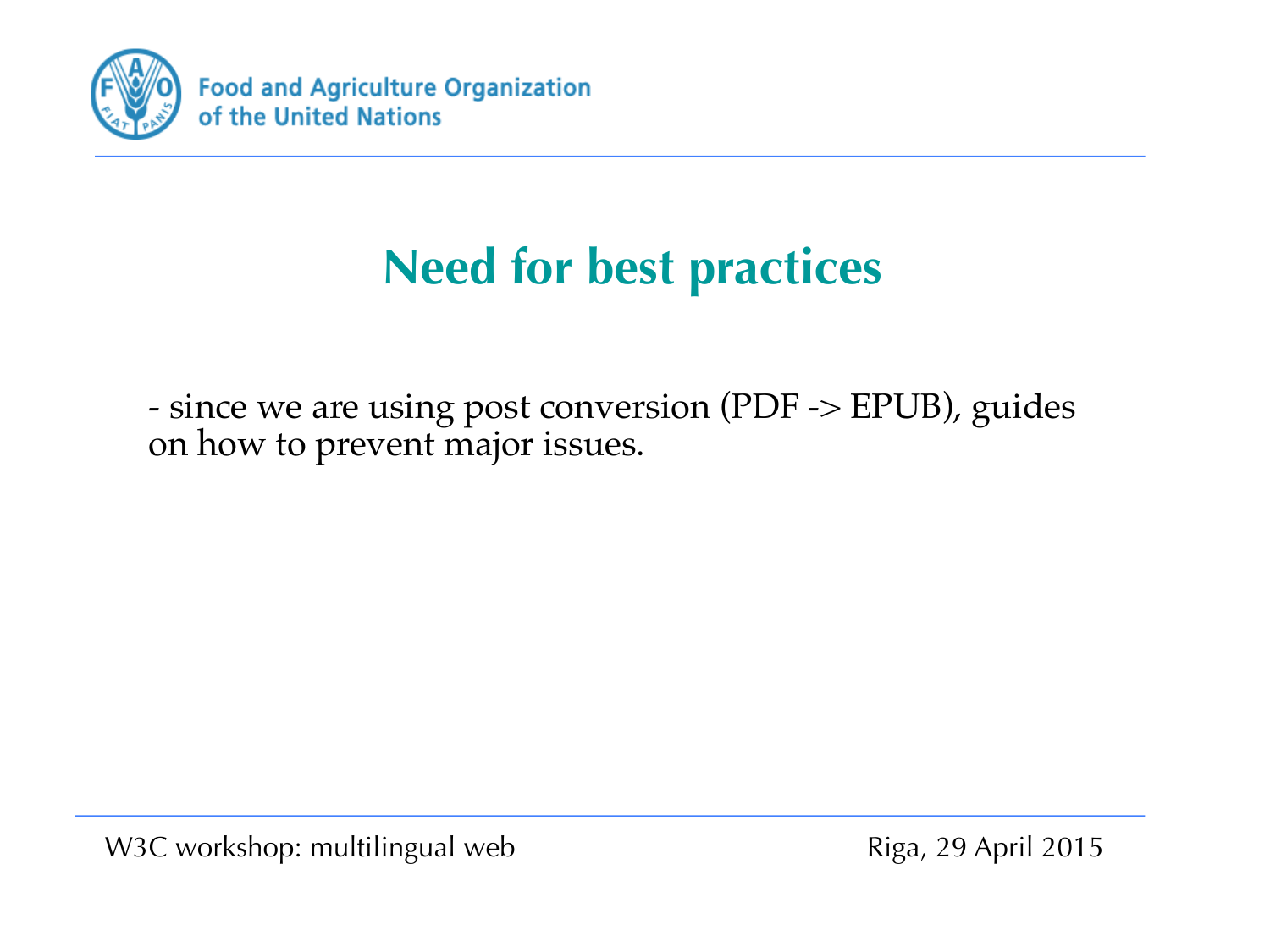

- since we are using post conversion (PDF -> EPUB), guides on how to prevent major issues.

- treatment of <TABLE> with text.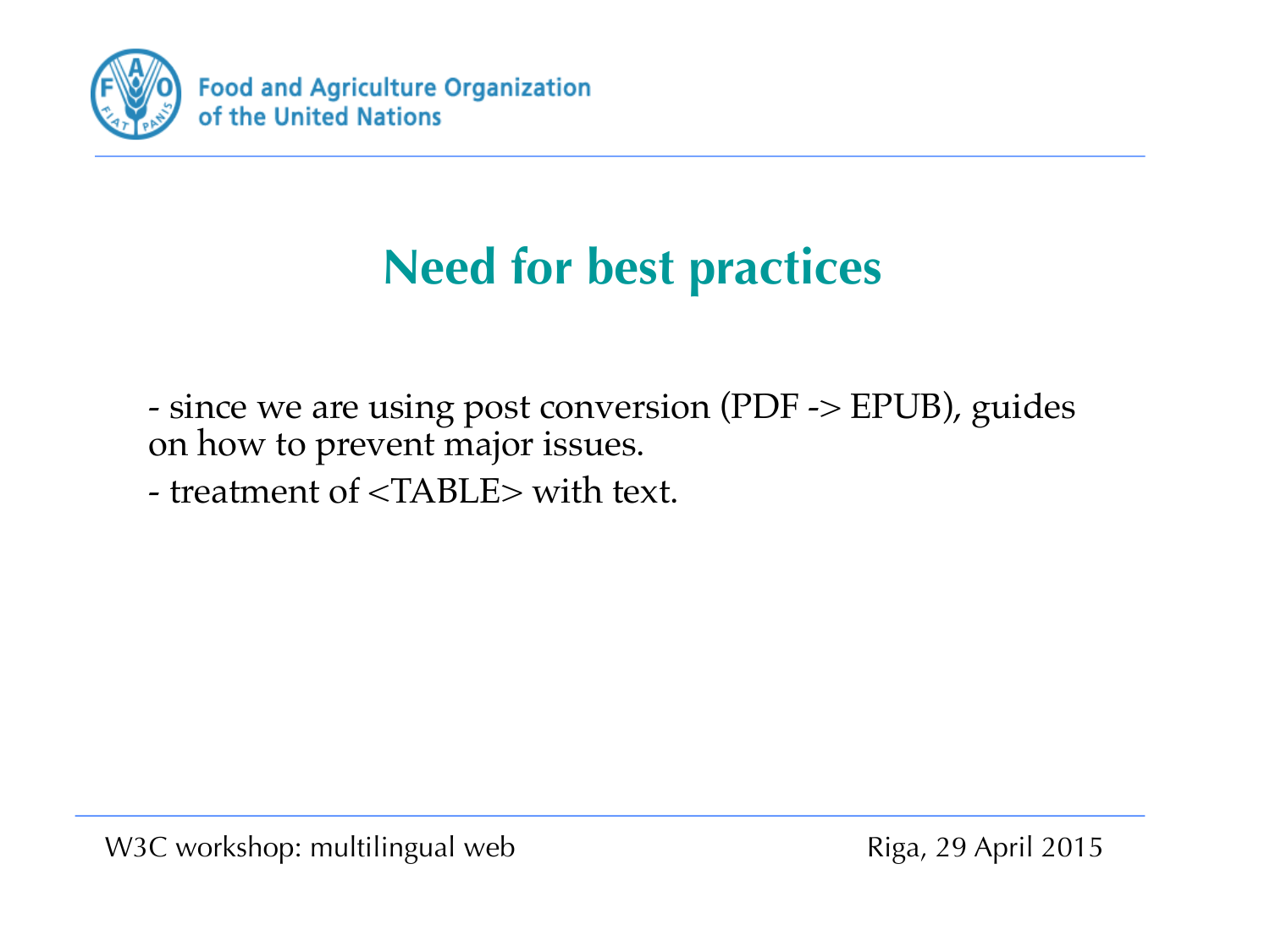

- since we are using post conversion (PDF -> EPUB), guides on how to prevent major issues.

- treatment of <TABLE> with text.
- treatment of JPGs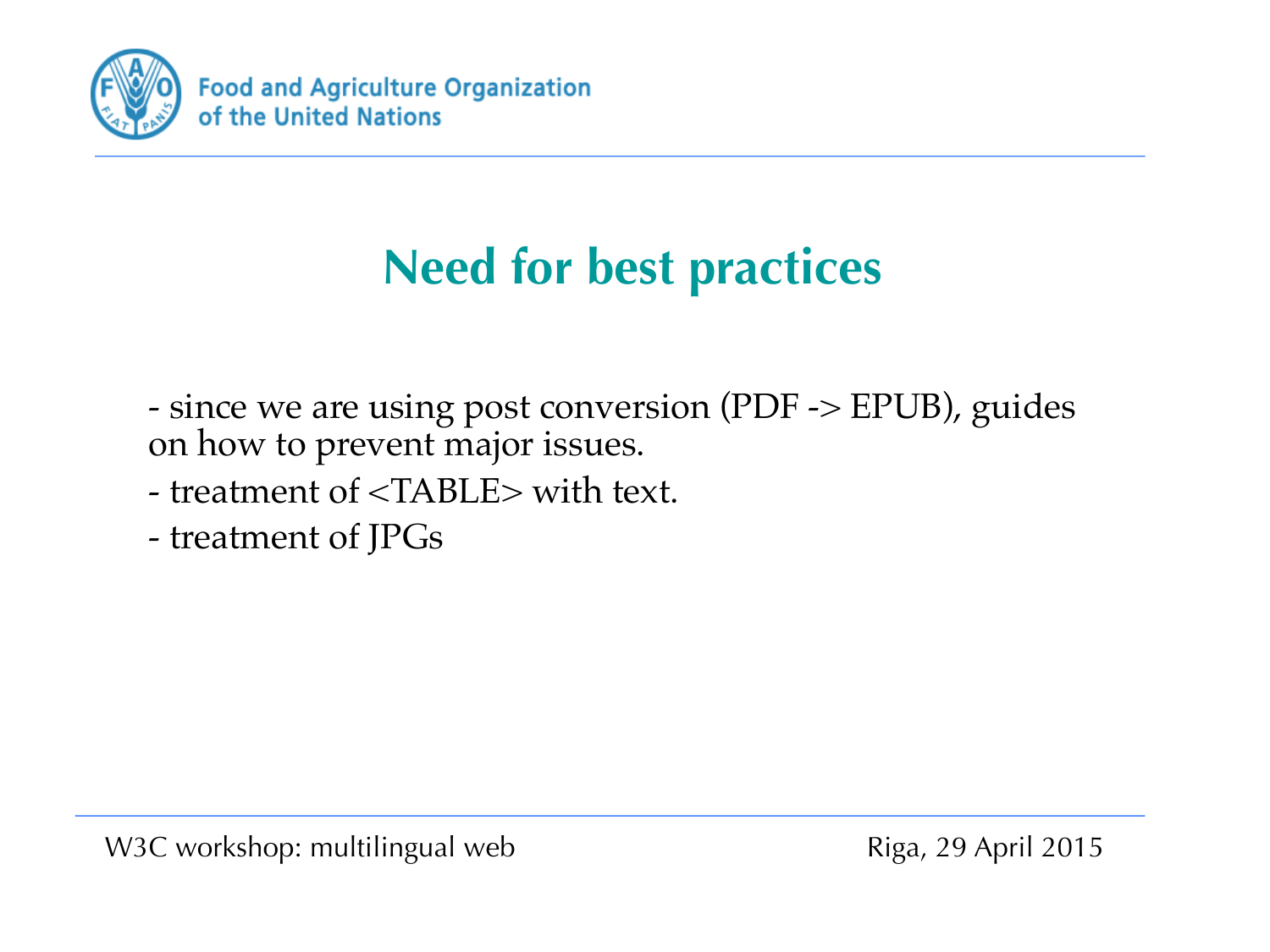

- since we are using post conversion (PDF -> EPUB), guides on how to prevent major issues.

- treatment of <TABLE> with text.
- treatment of JPGs
- EPUB-WEB (annotations)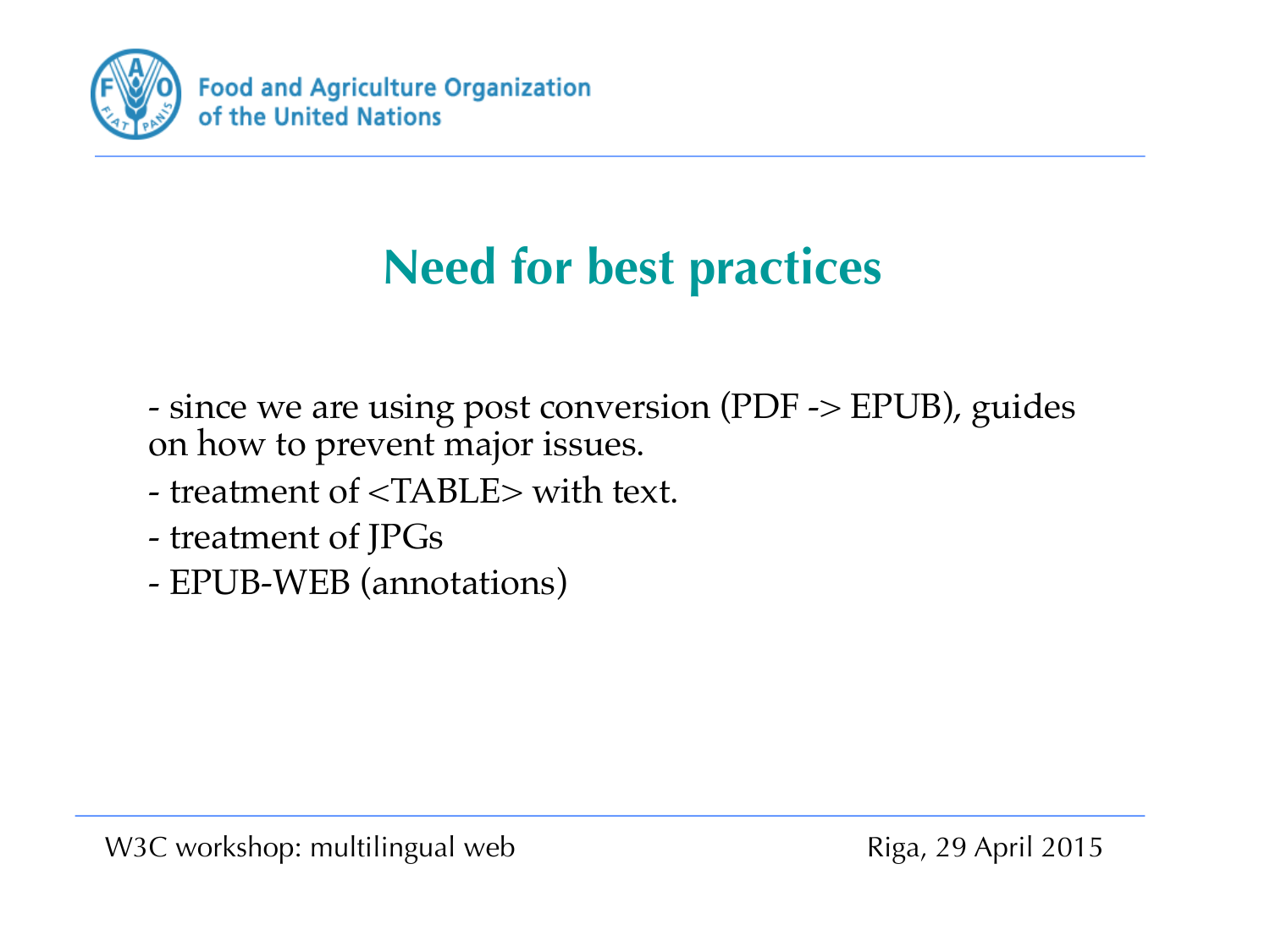



*(from:Advancing Portable Documents for the Open Web Platform: EPUB-WEB, 23 March 2015)*

W3C workshop: multilingual web Riga, 29 April 2015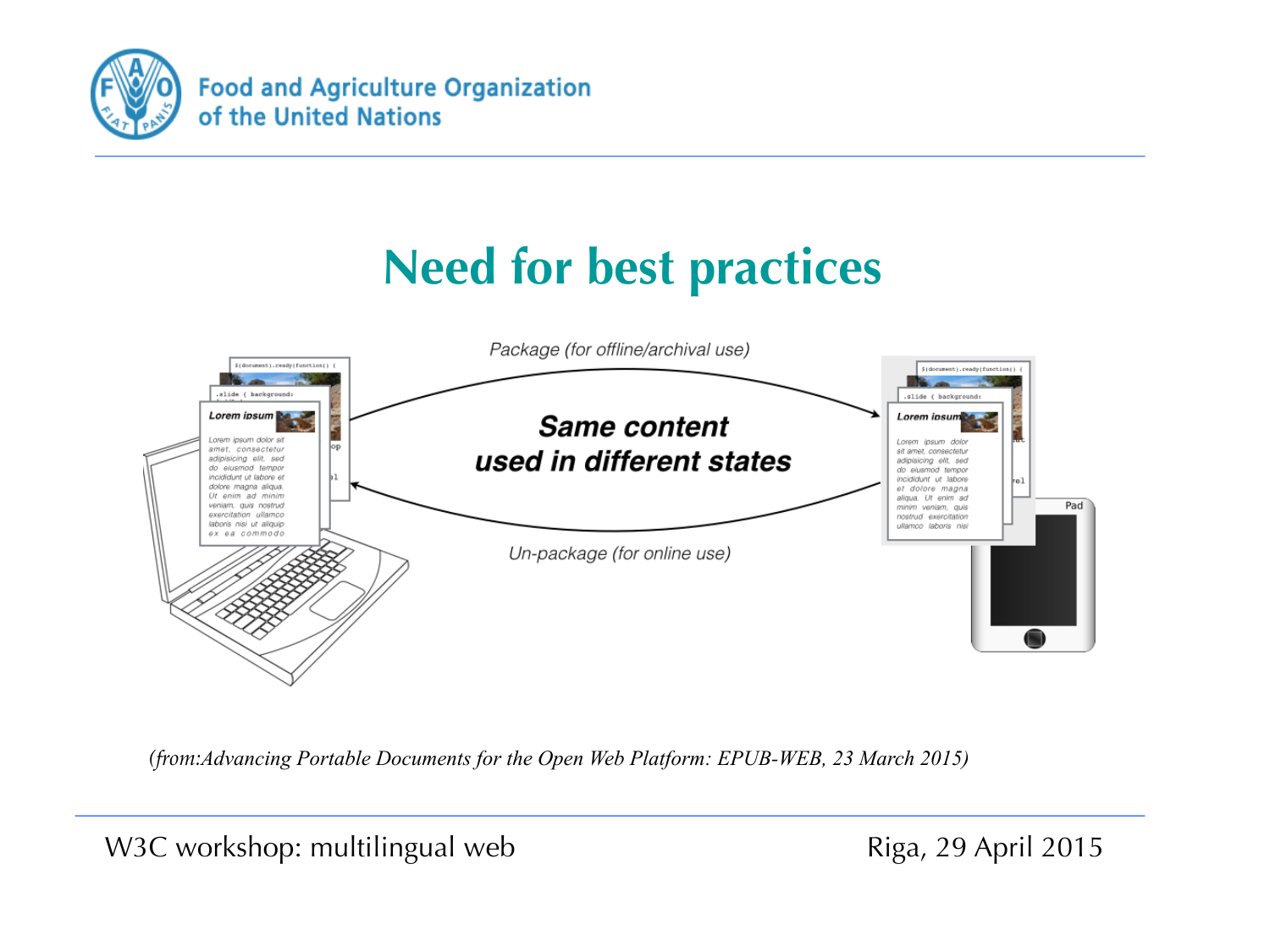

- since we are using post conversion (PDF -> EPUB), guides on how to prevent major issues.

- treatment of <TABLE> with text.
- treatment of JPGs -
- EPUB-WEB (annotations)

- Improvements in EPUB validator http:// validator.idpf.org/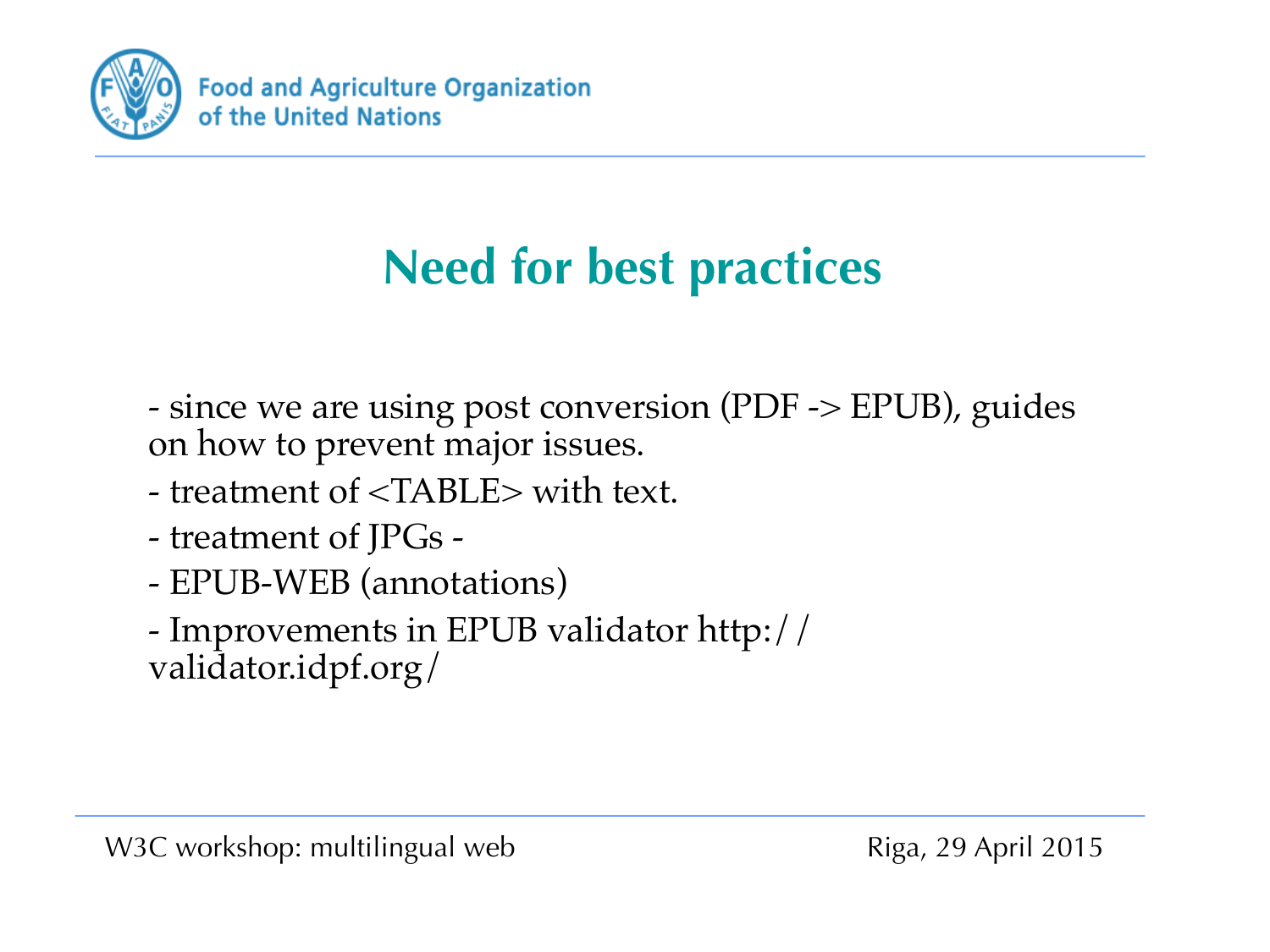

### **Next steps**

- optimize conversion process: rules
- increased partnerships (Worldreader.org Mobile phones as krytpnite against illiteracy)
- EPUB –WEB
- Follow standards (W3C, IDPF)